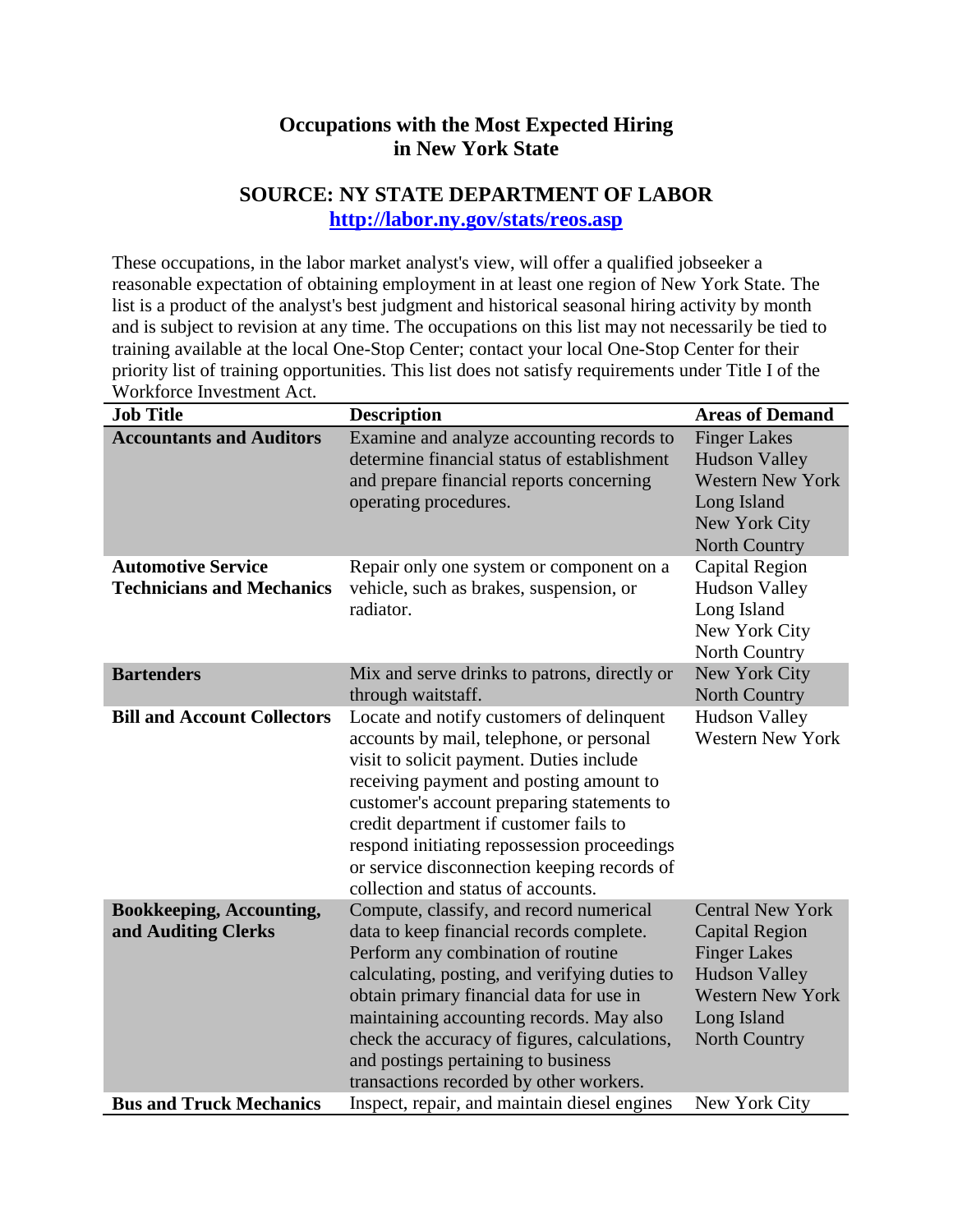| and Diesel Engine<br><b>Specialists</b>                                                          | used to power machines.                                                                                                                                                                                                                                                                                                                                                                                                                                                                                |                                                                                                                                                       |
|--------------------------------------------------------------------------------------------------|--------------------------------------------------------------------------------------------------------------------------------------------------------------------------------------------------------------------------------------------------------------------------------------------------------------------------------------------------------------------------------------------------------------------------------------------------------------------------------------------------------|-------------------------------------------------------------------------------------------------------------------------------------------------------|
| <b>Bus Drivers, School</b>                                                                       | Transport students or special clients, such<br>as the elderly or persons with disabilities.<br>Ensure adherence to safety rules. May<br>assist passengers in boarding or exiting.                                                                                                                                                                                                                                                                                                                      | <b>Capital Region</b><br><b>Hudson Valley</b><br><b>Western New York</b><br>Mohawk Valley<br><b>North Country</b>                                     |
| <b>Carpenters</b>                                                                                | Fabricate, assemble, install, or repair<br>wooden furnishings in ships or boats.                                                                                                                                                                                                                                                                                                                                                                                                                       | <b>Western New York</b><br>New York City<br>North Country                                                                                             |
| <b>Cashiers</b>                                                                                  | Receive and disburse money in<br>establishments other than financial<br>institutions. Usually involves use of<br>electronic scanners, cash registers, or<br>related equipment. Often involved in<br>processing credit or debit card transactions<br>and validating checks.                                                                                                                                                                                                                             | <b>Central New York</b><br><b>Capital Region</b><br><b>Western New York</b><br>Long Island<br>Mohawk Valley<br>North Country                          |
| <b>Child Care Workers</b>                                                                        | Attend to children at schools, businesses,<br>private households, and child care<br>institutions. Perform a variety of tasks,<br>such as dressing, feeding, bathing, and<br>overseeing play.                                                                                                                                                                                                                                                                                                           | <b>Central New York</b><br>Capital Region<br><b>Finger Lakes</b><br><b>Hudson Valley</b><br><b>Western New York</b><br>Mohawk Valley<br>North Country |
| <b>Child, Family, and School</b><br><b>Social Workers</b>                                        | Provide social services and assistance to<br>improve the social and psychological<br>functioning of children and their families<br>and to maximize the family well-being and<br>the academic functioning of children. May<br>assist single parents, arrange adoptions, and<br>find foster homes for abandoned or abused<br>children. In schools, they address such<br>problems as teenage pregnancy,<br>misbehavior, and truancy. May also advise<br>teachers on how to deal with problem<br>children. | <b>Hudson Valley</b><br><b>Mohawk Valley</b>                                                                                                          |
| <b>Combined Food</b><br><b>Preparation and Serving</b><br><b>Workers, Including Fast</b><br>Food | Perform duties which combine both food<br>preparation and food service. Workers who<br>spend more than 80 percent of their time in<br>one job are classified in that occupation.                                                                                                                                                                                                                                                                                                                       | North Country                                                                                                                                         |
| <b>Computer Programmers</b>                                                                      | Convert project specifications and<br>statements of problems and procedures to<br>detailed logical flow charts for coding into<br>computer language. Develop and write<br>computer programs to store, locate, and<br>retrieve specific documents, data, and                                                                                                                                                                                                                                            | Long Island                                                                                                                                           |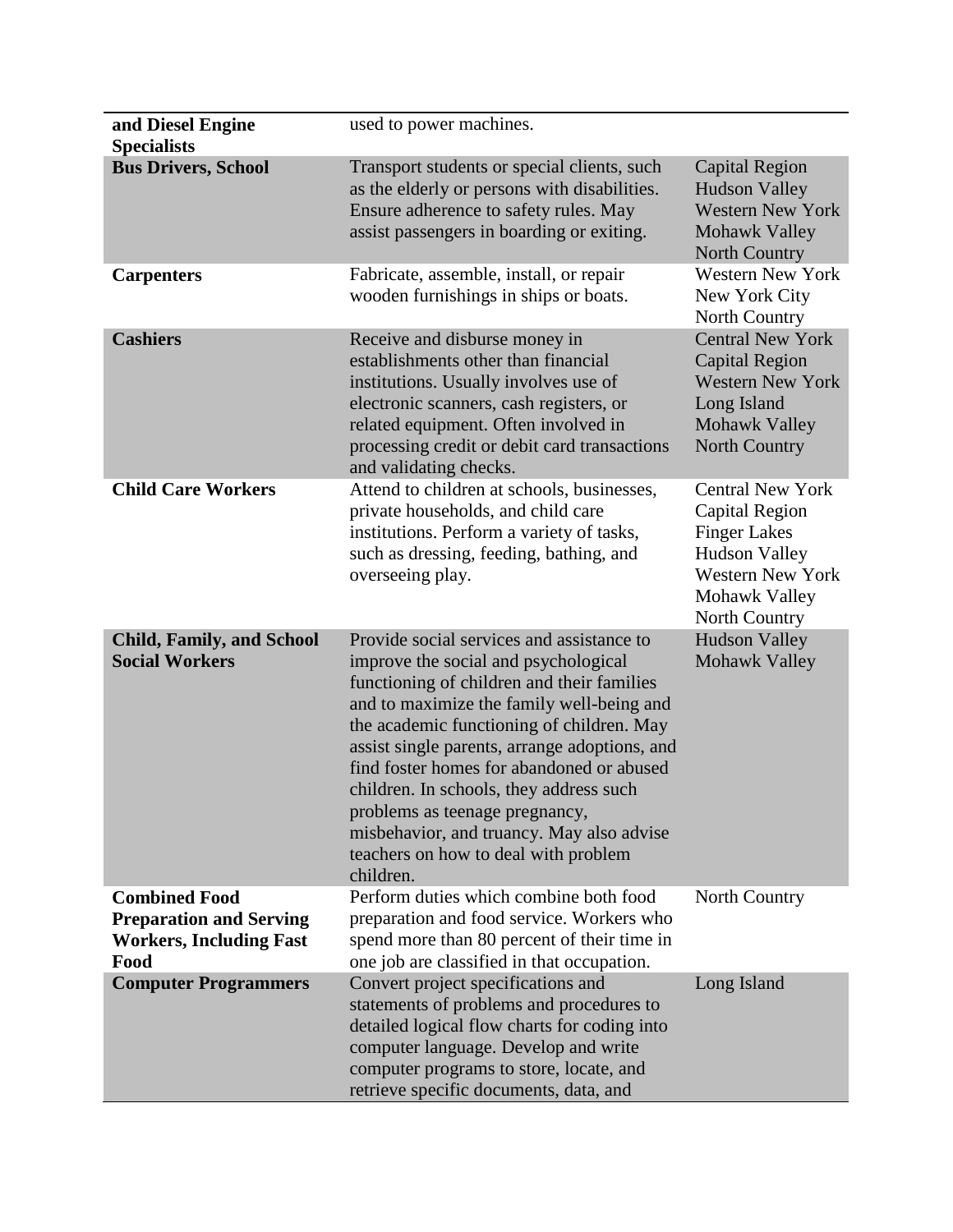|                                                            | information. May program web sites.                                                                                                                                                                                                                                                                                                                                                                                                                                                                                                                                                                                                           |                                              |
|------------------------------------------------------------|-----------------------------------------------------------------------------------------------------------------------------------------------------------------------------------------------------------------------------------------------------------------------------------------------------------------------------------------------------------------------------------------------------------------------------------------------------------------------------------------------------------------------------------------------------------------------------------------------------------------------------------------------|----------------------------------------------|
| <b>Computer Software</b><br><b>Engineers, Applications</b> | Develop, create, and modify general<br>computer applications software or<br>specialized utility programs. Analyze user<br>needs and develop software solutions.<br>Design software or customize software for<br>client use with the aim of optimizing<br>operational efficiency. May analyze and<br>design databases within an application area,                                                                                                                                                                                                                                                                                              | Long Island                                  |
| <b>Computer Support</b><br><b>Specialists</b>              | working individually or coordinating<br>database development as part of a team.<br>Provide technical assistance to computer<br>system users. Answer questions or resolve                                                                                                                                                                                                                                                                                                                                                                                                                                                                      | Long Island<br>Mohawk Valley                 |
|                                                            | computer problems for clients in person,<br>via telephone or from remote location. May<br>provide assistance concerning the use of<br>computer hardware and software, including<br>printing, installation, word processing,<br>electronic mail, and operating systems.                                                                                                                                                                                                                                                                                                                                                                        |                                              |
| <b>Computer Systems</b><br><b>Analysts</b>                 | Analyze science, engineering, business, and<br>all other data processing problems for<br>application to electronic data processing<br>systems. Analyze user requirements,<br>procedures, and problems to automate or<br>improve existing systems and review<br>computer system capabilities, workflow,<br>and scheduling limitations. May analyze or<br>recommend commercially available<br>software. May supervise computer<br>programmers.                                                                                                                                                                                                  | Long Island                                  |
| <b>Construction Laborers</b>                               | Perform tasks involving physical labor at<br>building, highway, and heavy construction<br>projects, tunnel and shaft excavations, and<br>demolition sites. May operate hand and<br>power tools of all types: air hammers, earth<br>tampers, cement mixers, small mechanical<br>hoists, surveying and measuring<br>equipment, and a variety of other<br>equipment and instruments. May clean and<br>prepare sites, dig trenches, set braces to<br>support the sides of excavations, erect<br>scaffolding, clean up rubble and debris, and<br>remove asbestos, lead, and other hazardous<br>waste materials. May assist other craft<br>workers. | <b>Hudson Valley</b><br><b>North Country</b> |
| <b>Cooks, Fast Food</b>                                    | Prepare and cook food in a fast food                                                                                                                                                                                                                                                                                                                                                                                                                                                                                                                                                                                                          | <b>North Country</b>                         |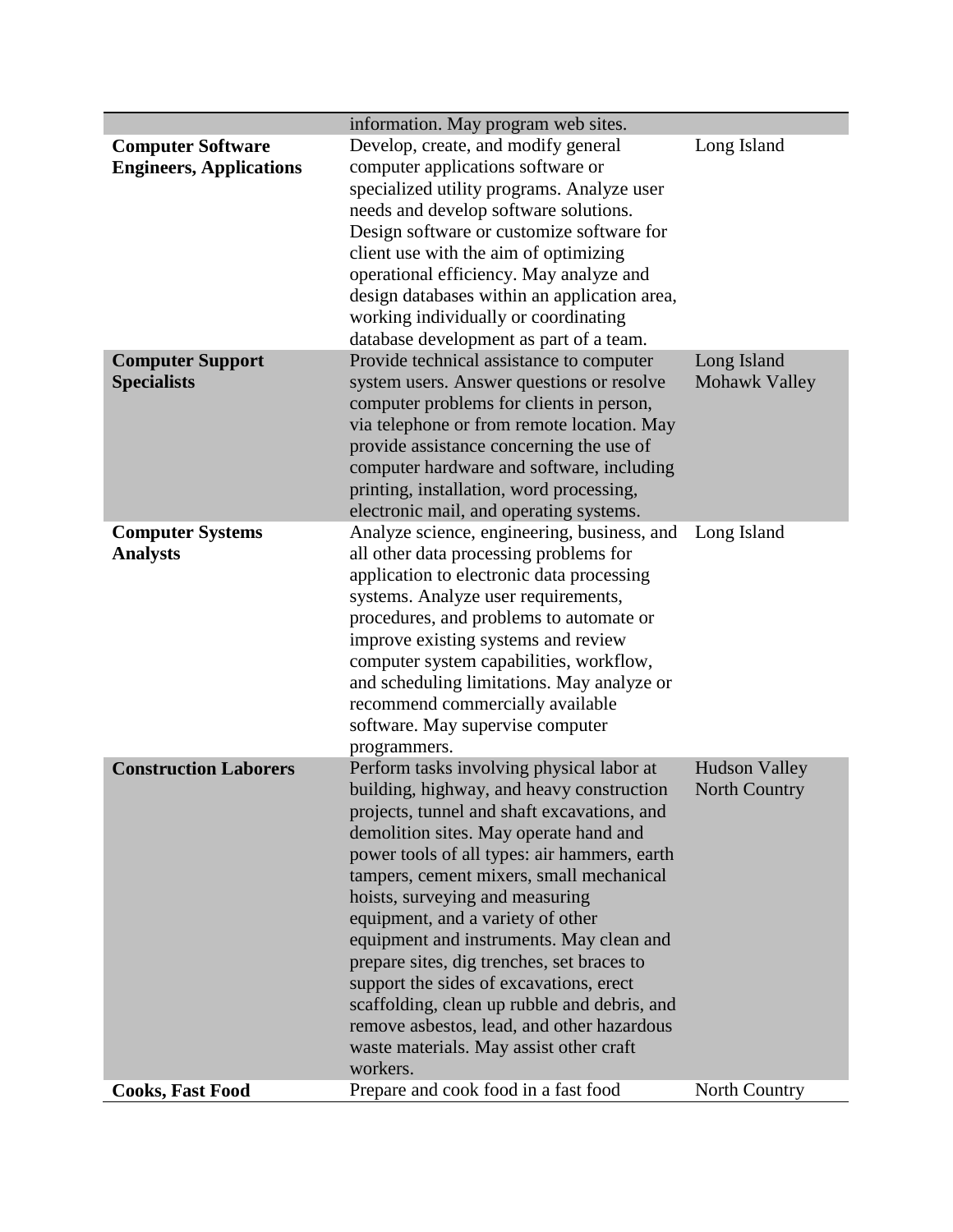|                                                                                               | restaurant with a limited menu. Duties of<br>the cooks are limited to preparation of a<br>few basic items and normally involve                                                                                                                  |                                                                                                                                                  |
|-----------------------------------------------------------------------------------------------|-------------------------------------------------------------------------------------------------------------------------------------------------------------------------------------------------------------------------------------------------|--------------------------------------------------------------------------------------------------------------------------------------------------|
|                                                                                               | operating large-volume single-purpose<br>cooking equipment.                                                                                                                                                                                     |                                                                                                                                                  |
| <b>Cooks, Institution and</b><br>Cafeteria                                                    | Prepare and cook large quantities of food<br>for institutions, such as schools, hospitals,<br>or cafeterias.                                                                                                                                    | <b>Hudson Valley</b>                                                                                                                             |
| <b>Counter Attendants,</b><br>Cafeteria, Food<br><b>Concession, and Coffee</b><br><b>Shop</b> | Serve food to diners at counter or from a<br>steam table. Exclude counter attendants<br>who also wait tables.                                                                                                                                   | North Country                                                                                                                                    |
| <b>Couriers and Messengers</b>                                                                | Pick up and carry messages, documents,<br>packages, and other items between offices<br>or departments within an establishment or<br>to other business concerns, traveling by<br>foot, bicycle, motorcycle, automobile, or<br>public conveyance. | Long Island                                                                                                                                      |
| <b>Customer Service</b><br><b>Representatives</b>                                             | Interact with customers to provide<br>information in response to inquiries about<br>products and services and to handle and<br>resolve complaints.                                                                                              | <b>Capital Region</b><br><b>Finger Lakes</b><br><b>Hudson Valley</b><br><b>Western New York</b><br>Long Island<br>North Country<br>Southern Tier |
| <b>Dental Assistants</b>                                                                      | Assist dentist, set up patient and<br>equipment, and keep records.                                                                                                                                                                              | <b>Hudson Valley</b>                                                                                                                             |
| <b>Education Administrators,</b><br><b>Elementary and Secondary</b><br><b>School</b>          | Plan, direct, or coordinate the academic,<br>clerical, or auxiliary activities of public or<br>private elementary or secondary level<br>schools.                                                                                                | Mohawk Valley                                                                                                                                    |
| <b>Educational, Vocational,</b><br>and School Counselors                                      | Counsel individuals and provide group<br>educational and vocational guidance<br>services.                                                                                                                                                       | Mohawk Valley                                                                                                                                    |
| <b>Electricians</b>                                                                           | Install, maintain, and repair electrical<br>wiring, equipment, and fixtures. Ensure that<br>work is in accordance with relevant codes.<br>May install or service street lights,<br>intercom systems, or electrical control<br>systems.          | Capital Region<br><b>Hudson Valley</b><br>New York City                                                                                          |
| <b>Elementary School</b><br><b>Teachers, Except Special</b><br><b>Education</b>               | Teach pupils in public or private schools at<br>the elementary level basic academic, social,<br>and other formative skills.                                                                                                                     | <b>Western New York</b><br>Mohawk Valley                                                                                                         |
| <b>Executive Secretaries and</b><br><b>Administrative Assistants</b>                          | Provide high-level administrative support<br>by conducting research, preparing<br>statistical reports, handling information                                                                                                                     | <b>Central New York</b><br><b>Capital Region</b><br><b>Hudson Valley</b>                                                                         |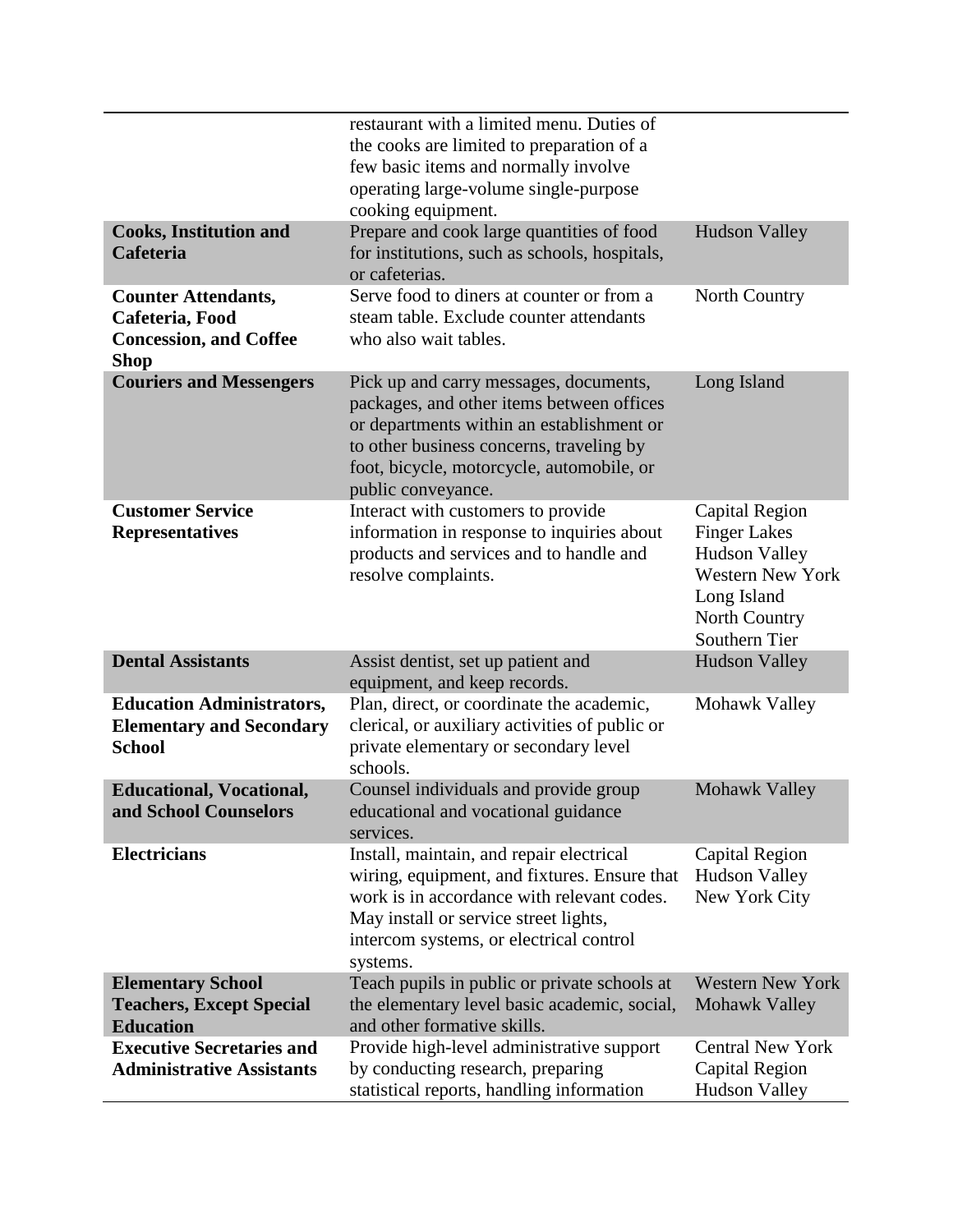|                                                                                                                    | requests, and performing clerical functions<br>such as preparing correspondence,<br>receiving visitors, arranging conference<br>calls, and scheduling meetings. May also<br>train and supervise lower-level clerical<br>staff.                                                                                                                                                                                                                     | <b>Western New York</b><br>Long Island<br>Mohawk Valley<br>North Country                                                                                            |
|--------------------------------------------------------------------------------------------------------------------|----------------------------------------------------------------------------------------------------------------------------------------------------------------------------------------------------------------------------------------------------------------------------------------------------------------------------------------------------------------------------------------------------------------------------------------------------|---------------------------------------------------------------------------------------------------------------------------------------------------------------------|
| <b>First-Line</b><br><b>Supervisors/Managers of</b><br><b>Construction Trades and</b><br><b>Extraction Workers</b> | Directly supervise and coordinate activities<br>of extractive workers and their helpers.<br>Manager/Supervisors are generally found in<br>smaller establishments where they perform<br>both supervisory and management<br>functions, such as accounting, marketing,<br>and personnel work, and may also engage<br>in the same extractive work as the workers<br>they supervise.                                                                    | <b>North Country</b>                                                                                                                                                |
| <b>First-Line</b><br><b>Supervisors/Managers of</b><br><b>Food Preparation and</b><br><b>Serving Workers</b>       | Supervise workers engaged in preparing<br>and serving food.                                                                                                                                                                                                                                                                                                                                                                                        | North Country                                                                                                                                                       |
| <b>First-Line</b><br><b>Supervisors/Managers of</b><br><b>Office and Administrative</b><br><b>Support Workers</b>  | Supervise and coordinate the activities of<br>clerical and administrative support workers.                                                                                                                                                                                                                                                                                                                                                         | <b>Central New York</b><br>North Country                                                                                                                            |
| <b>First-Line</b><br><b>Supervisors/Managers of</b><br><b>Retail Sales Workers</b>                                 | Directly supervise sales workers in a retail<br>establishment or department. Duties may<br>include management functions, such as<br>purchasing, budgeting, accounting, and<br>personnel work, in addition to supervisory<br>duties.                                                                                                                                                                                                                | <b>Central New York</b><br><b>Capital Region</b><br>Long Island<br>New York City<br>North Country                                                                   |
| <b>Food Preparation Workers</b>                                                                                    | Perform a variety of food preparation duties<br>other than cooking, such as preparing cold<br>foods and shellfish, slicing meat, and<br>brewing coffee or tea.                                                                                                                                                                                                                                                                                     | <b>Central New York</b><br><b>Capital Region</b><br><b>Finger Lakes</b><br><b>Hudson Valley</b><br><b>Western New York</b><br>Mohawk Valley<br><b>North Country</b> |
| <b>General and Operations</b><br><b>Managers</b>                                                                   | Plan, direct, or coordinate the operations of<br>companies or public and private sector<br>organizations. Duties and responsibilities<br>include formulating policies, managing<br>daily operations, and planning the use of<br>materials and human resources, but are too<br>diverse and general in nature to be<br>classified in any one functional area of<br>management or administration, such as<br>personnel, purchasing, or administrative | North Country                                                                                                                                                       |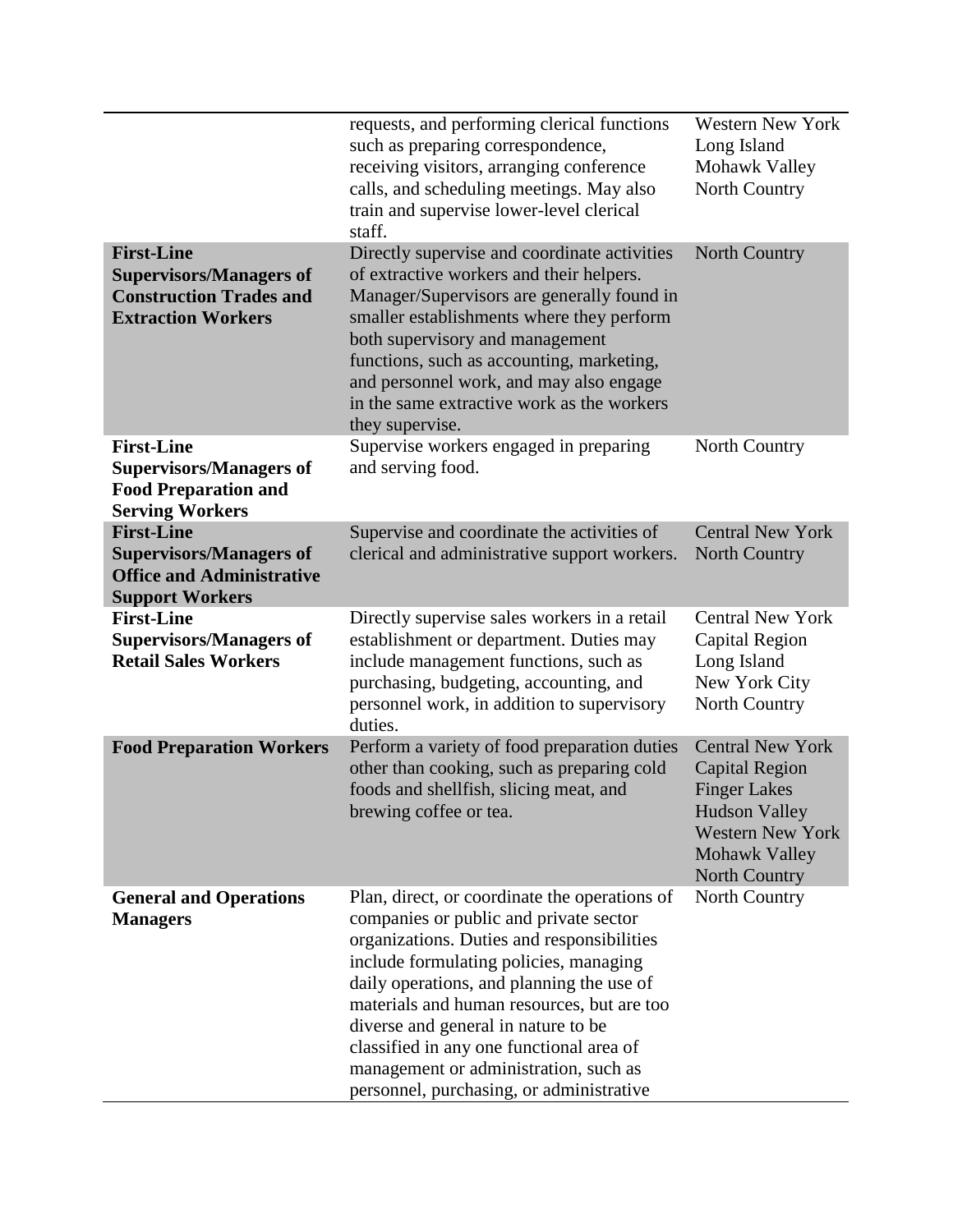|                                                                                           | services. Include owners and managers who<br>head small business establishments whose<br>duties are primarily managerial. Exclude<br>"First-Line Supervisors/Managers of Retail                                                                                                                                                                                                                                                                                                                                                                                                                  |                                                                                                                                                                      |
|-------------------------------------------------------------------------------------------|--------------------------------------------------------------------------------------------------------------------------------------------------------------------------------------------------------------------------------------------------------------------------------------------------------------------------------------------------------------------------------------------------------------------------------------------------------------------------------------------------------------------------------------------------------------------------------------------------|----------------------------------------------------------------------------------------------------------------------------------------------------------------------|
|                                                                                           | Sales Workers" (41-1011) and workers in<br>other small establishments.                                                                                                                                                                                                                                                                                                                                                                                                                                                                                                                           |                                                                                                                                                                      |
| <b>Graduate Teaching</b><br><b>Assistants</b>                                             | Assist department chairperson, faculty<br>members, or other professional staff<br>members in college or university by<br>performing teaching or teaching-related<br>duties, such as teaching lower level<br>courses, developing teaching materials,<br>preparing and giving examinations, and<br>grading examinations or papers. Graduate<br>assistants must be enrolled in a graduate<br>school program. Graduate assistants who<br>primarily perform non-teaching duties,<br>such as laboratory research, should be<br>reported in the occupational category<br>related to the work performed. | Mohawk Valley                                                                                                                                                        |
| <b>Heating, Air Conditioning,</b><br>and Refrigeration<br><b>Mechanics and Installers</b> | Install and repair industrial and commercial<br>refrigerating systems.                                                                                                                                                                                                                                                                                                                                                                                                                                                                                                                           | <b>Hudson Valley</b><br>Long Island<br>New York City                                                                                                                 |
| <b>Home Health Aides</b>                                                                  | Provide routine, personal healthcare, such<br>as bathing, dressing, or grooming, to<br>elderly, convalescent, or disabled persons<br>in the home of patients or in a residential<br>care facility.                                                                                                                                                                                                                                                                                                                                                                                               | <b>Capital Region</b><br><b>Finger Lakes</b><br><b>Hudson Valley</b><br><b>Western New York</b><br>North Country<br><b>Southern Tier</b>                             |
| <b>Janitors and Cleaners,</b><br><b>Except Maids and</b><br><b>Housekeeping Cleaners</b>  | Keep buildings in clean and orderly<br>condition. Perform heavy cleaning duties,<br>such as cleaning floors, shampooing rugs,<br>washing walls and glass, and removing<br>rubbish. Duties may include tending<br>furnace and boiler, performing routine<br>maintenance activities, notifying<br>management of need for repairs, and<br>cleaning snow or debris from sidewalk.                                                                                                                                                                                                                    | <b>Central New York</b><br>Capital Region<br><b>Finger Lakes</b><br><b>Hudson Valley</b><br><b>Western New York</b><br>Long Island<br>Mohawk Valley<br>New York City |
| <b>Kindergarten Teachers,</b><br><b>Except Special Education</b>                          | Teach elemental natural and social science,<br>personal hygiene, music, art, and literature<br>to children from 4 to 6 years old. Promote<br>physical, mental, and social development.<br>May be required to hold State certification.                                                                                                                                                                                                                                                                                                                                                           | Mohawk Valley                                                                                                                                                        |
| <b>Landscaping and</b><br><b>Groundskeeping Workers</b>                                   | Landscape or maintain grounds of property<br>using hand or power tools or equipment.<br>Workers typically perform a variety of                                                                                                                                                                                                                                                                                                                                                                                                                                                                   | North Country                                                                                                                                                        |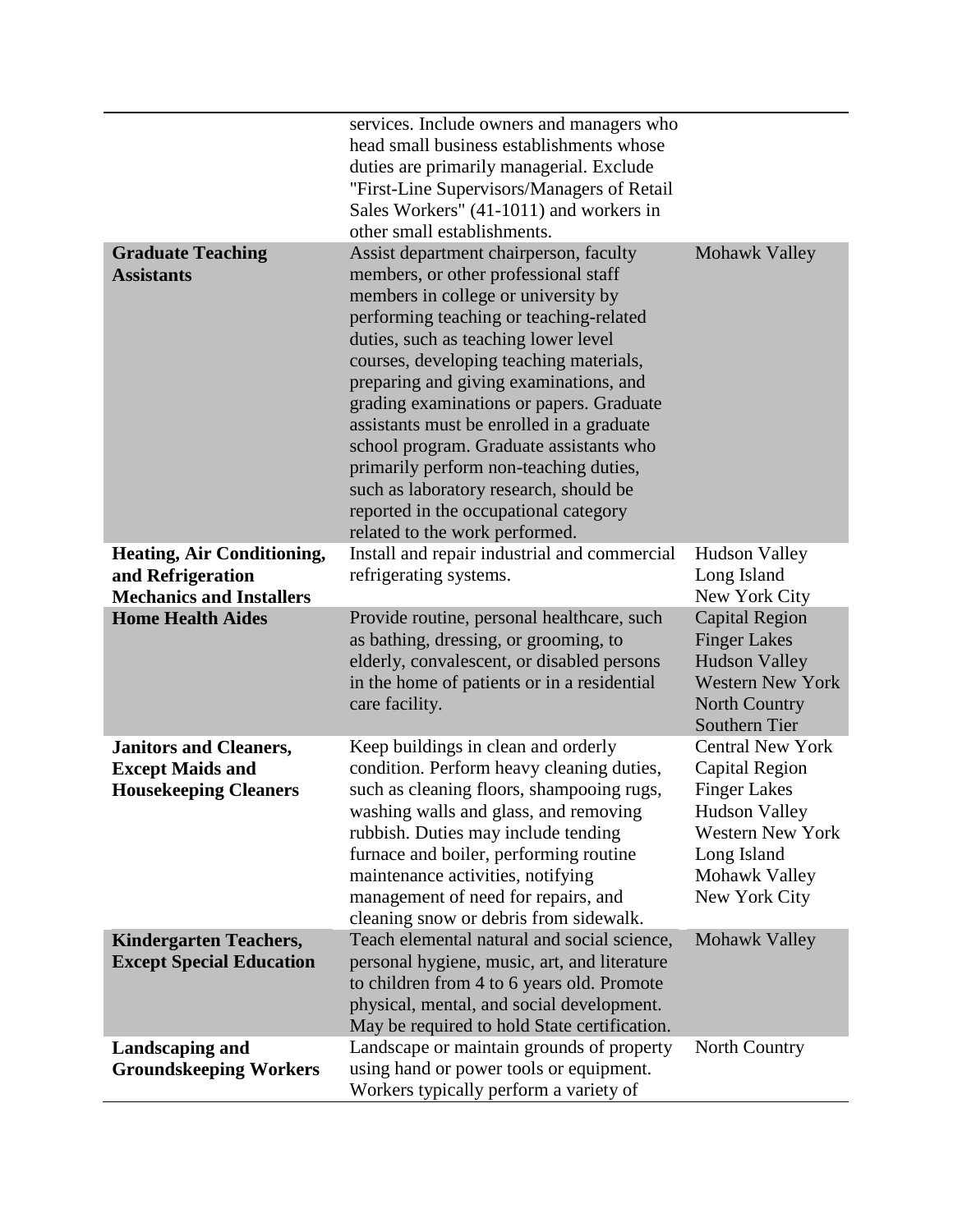|                                                                              | tasks, which may include any combination<br>of the following: sod laying, mowing,<br>trimming, planting, watering, fertilizing,<br>digging, raking, sprinkler installation, and<br>installation of mortarless segmental<br>concrete masonry wall units.                                                                                                                                                                                               |                                |
|------------------------------------------------------------------------------|-------------------------------------------------------------------------------------------------------------------------------------------------------------------------------------------------------------------------------------------------------------------------------------------------------------------------------------------------------------------------------------------------------------------------------------------------------|--------------------------------|
| <b>Lawyers</b>                                                               | Represent clients in criminal and civil<br>litigation and other legal proceedings, draw<br>up legal documents, and manage or advise<br>clients on legal transactions. May specialize<br>in a single area or may practice broadly in<br>many areas of law.                                                                                                                                                                                             | <b>Hudson Valley</b>           |
| <b>Licensed Practical and</b><br><b>Licensed Vocational</b><br><b>Nurses</b> | Care for ill, injured, convalescent, or<br>disabled persons in hospitals, nursing<br>homes, clinics, private homes, group<br>homes, and similar institutions. May work<br>under the supervision of a registered nurse.<br>Licensing required.                                                                                                                                                                                                         | <b>Hudson Valley</b>           |
| <b>Maids and Housekeeping</b><br><b>Cleaners</b>                             | Perform any combination of light cleaning<br>duties to maintain private households or<br>commercial establishments, such as hotels,<br>restaurants, and hospitals, in a clean and<br>orderly manner. Duties include making<br>beds, replenishing linens, cleaning rooms<br>and halls, and vacuuming.                                                                                                                                                  | New York City                  |
| <b>Maintenance and Repair</b><br><b>Workers, General</b>                     | Perform work involving the skills of two or<br>more maintenance or craft occupations to<br>keep machines, mechanical equipment, or<br>the structure of an establishment in repair.<br>Duties may involve pipe fitting boiler<br>making insulating welding machining<br>carpentry repairing electrical or mechanical<br>equipment installing, aligning, and<br>balancing new equipment and repairing<br>buildings, floors, or stairs.                  | New York City<br>North Country |
| <b>Medical Assistants</b>                                                    | Perform administrative and certain clinical<br>duties under the direction of physician.<br>Administrative duties may include<br>scheduling appointments, maintaining<br>medical records, billing, and coding for<br>insurance purposes. Clinical duties may<br>include taking and recording vital signs and<br>medical histories, preparing patients for<br>examination, drawing blood, and<br>administering medications as directed by<br>physician. | <b>Hudson Valley</b>           |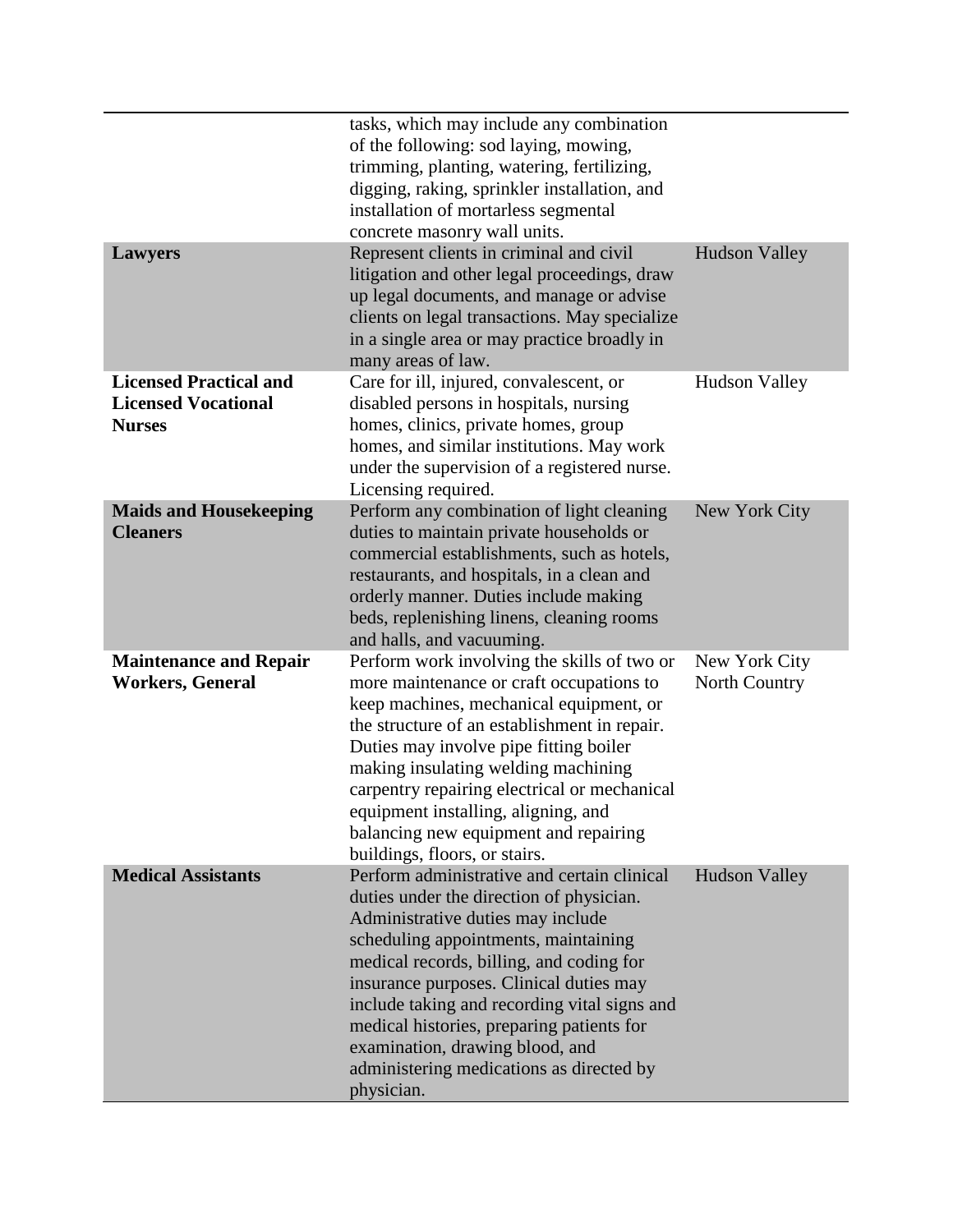| <b>Middle School Teachers,</b>    | Teach students in public or private schools                                             | <b>Western New York</b> |
|-----------------------------------|-----------------------------------------------------------------------------------------|-------------------------|
| <b>Except Special and</b>         | in one or more subjects at the middle,                                                  | Mohawk Valley           |
| <b>Vocational Education</b>       | intermediate, or junior high level, which                                               |                         |
|                                   | falls between elementary and senior high                                                |                         |
|                                   | school as defined by applicable State laws                                              |                         |
|                                   | and regulations.                                                                        |                         |
| <b>Nursing Aides, Orderlies,</b>  | Provide basic patient care under direction                                              | <b>Capital Region</b>   |
| and Attendants                    | of nursing staff. Perform duties, such as                                               | <b>Finger Lakes</b>     |
|                                   | feed, bathe, dress, groom, or move patients,                                            | <b>Hudson Valley</b>    |
|                                   | or change linens.                                                                       | North Country           |
|                                   |                                                                                         | Southern Tier           |
| <b>Office Clerks, General</b>     | Perform duties too varied and diverse to be                                             | <b>Central New York</b> |
|                                   | classified in any specific office clerical                                              | <b>Capital Region</b>   |
|                                   | occupation, requiring limited knowledge of                                              | <b>Finger Lakes</b>     |
|                                   | office management systems and                                                           | Mohawk Valley           |
|                                   | procedures. Clerical duties may be assigned                                             | North Country           |
|                                   | in accordance with the office procedures of                                             |                         |
|                                   | individual establishments and may include                                               |                         |
|                                   | a combination of answering telephones,                                                  |                         |
|                                   | bookkeeping, typing or word processing,                                                 |                         |
|                                   | stenography, office machine operation, and                                              |                         |
|                                   | filing.                                                                                 |                         |
| <b>Operating Engineers and</b>    | Operate machines or vehicles equipped                                                   | <b>Hudson Valley</b>    |
| <b>Other Construction</b>         | with blades to remove, distribute, level, or                                            |                         |
| <b>Equipment Operators</b>        | grade earth.                                                                            |                         |
| <b>Painters, Construction and</b> | Paint walls, equipment, buildings, bridges,                                             | Long Island             |
| <b>Maintenance</b>                | and other structural surfaces, using brushes,                                           |                         |
|                                   | rollers, and spray guns. May remove old                                                 |                         |
|                                   | paint to prepare surface prior to painting.<br>May mix colors or oils to obtain desired |                         |
|                                   | color or consistency.                                                                   |                         |
| <b>Personal and Home Care</b>     | Assist elderly or disabled adults with daily                                            | <b>Capital Region</b>   |
| <b>Aides</b>                      | living activities at the person's home or in a                                          | <b>Hudson Valley</b>    |
|                                   | daytime non-residential facility. Duties                                                | <b>North Country</b>    |
|                                   | performed at a place of residence may                                                   | Southern Tier           |
|                                   | include keeping house (making beds, doing                                               |                         |
|                                   | laundry, washing dishes) and preparing                                                  |                         |
|                                   | meals. May provide meals and supervised                                                 |                         |
|                                   | activities at non-residential care facilities.                                          |                         |
|                                   | May advise families, the elderly, and                                                   |                         |
|                                   | disabled on such things as nutrition,                                                   |                         |
|                                   | cleanliness, and household utilities.                                                   |                         |
| <b>Plumbers, Pipefitters, and</b> | Assemble, install, alter, and repair pipelines                                          | <b>Capital Region</b>   |
| <b>Steamfitters</b>               | or pipe systems that carry water, steam, air,                                           | <b>Hudson Valley</b>    |
|                                   | or other liquids or gases. May install                                                  |                         |
|                                   | heating and cooling equipment and                                                       |                         |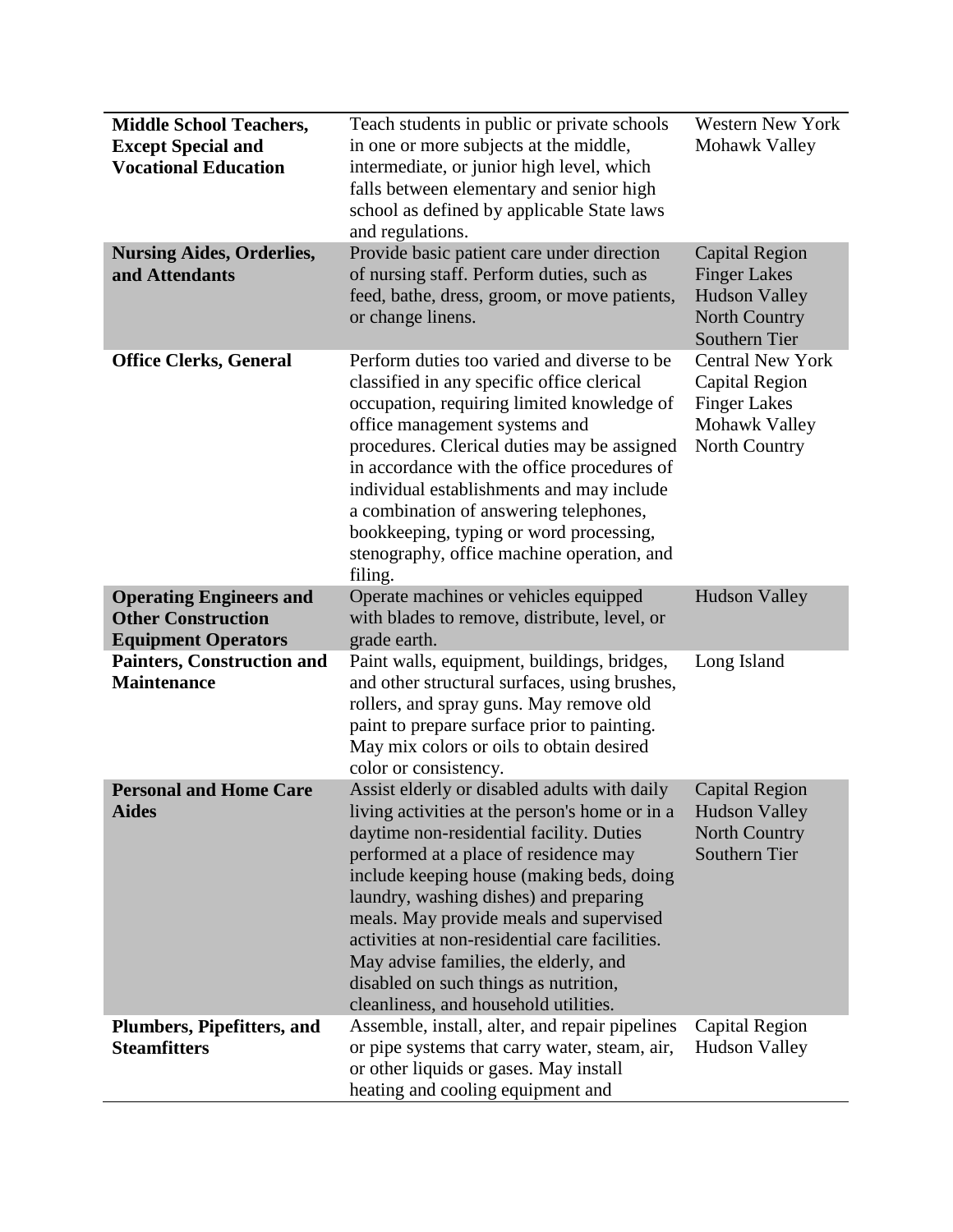|                                                                                                                                             | mechanical control systems.                                                                                                                                                                                                                                                                                                                                                                                                                                                                                                                                                                                                                                                                                |                                                                                                                                                                                                            |
|---------------------------------------------------------------------------------------------------------------------------------------------|------------------------------------------------------------------------------------------------------------------------------------------------------------------------------------------------------------------------------------------------------------------------------------------------------------------------------------------------------------------------------------------------------------------------------------------------------------------------------------------------------------------------------------------------------------------------------------------------------------------------------------------------------------------------------------------------------------|------------------------------------------------------------------------------------------------------------------------------------------------------------------------------------------------------------|
| <b>Postsecondary Teachers,</b><br><b>All Other</b>                                                                                          | All postsecondary teachers not listed<br>separately.                                                                                                                                                                                                                                                                                                                                                                                                                                                                                                                                                                                                                                                       | <b>Mohawk Valley</b>                                                                                                                                                                                       |
| <b>Preschool Teachers, Except</b><br><b>Special Education</b>                                                                               | Instruct children (normally up to 5 years of<br>age) in activities designed to promote<br>social, physical, and intellectual growth<br>needed for primary school in preschool,<br>day care center, or other child development<br>facility. May be required to hold State<br>certification.                                                                                                                                                                                                                                                                                                                                                                                                                 | Mohawk Valley                                                                                                                                                                                              |
| <b>Receptionists and</b><br><b>Information Clerks</b>                                                                                       | Answer inquiries and obtain information<br>for general public, customers, visitors, and<br>other interested parties. Provide<br>information regarding activities conducted<br>at establishment location of departments,<br>offices, and employees within organization.                                                                                                                                                                                                                                                                                                                                                                                                                                     | <b>Western New York</b><br>North Country                                                                                                                                                                   |
| <b>Registered Nurses</b>                                                                                                                    | Assess patient health problems and needs,<br>develop and implement nursing care plans,<br>and maintain medical records. Administer<br>nursing care to ill, injured, convalescent, or<br>disabled patients. May advise patients on<br>health maintenance and disease prevention<br>or provide case management. Licensing or<br>registration required. Include advance<br>practice nurses such as: nurse practitioners,<br>clinical nurse specialists, certified nurse<br>midwives, and certified registered nurse<br>anesthetists. Advanced practice nursing is<br>practiced by RNs who have specialized<br>formal, post-basic education and who<br>function in highly autonomous and<br>specialized roles. | <b>Capital Region</b><br><b>Finger Lakes</b><br><b>Hudson Valley</b><br><b>Western New York</b><br>Mohawk Valley<br>North Country<br>Southern Tier                                                         |
| <b>Retail Salespersons</b>                                                                                                                  | Sell merchandise, such as furniture, motor<br>vehicles, appliances, or apparel in a retail<br>establishment.                                                                                                                                                                                                                                                                                                                                                                                                                                                                                                                                                                                               | <b>Central New York</b><br>Capital Region<br><b>Finger Lakes</b><br><b>Hudson Valley</b><br><b>Western New York</b><br>Long Island<br><b>Mohawk Valley</b><br><b>North Country</b><br><b>Southern Tier</b> |
| <b>Sales Representatives,</b><br><b>Wholesale and</b><br><b>Manufacturing, Except</b><br><b>Technical and Scientific</b><br><b>Products</b> | Sell goods for wholesalers or<br>manufacturers to businesses or groups of<br>individuals. Work requires substantial<br>knowledge of items sold.                                                                                                                                                                                                                                                                                                                                                                                                                                                                                                                                                            | <b>Capital Region</b><br><b>Western New York</b><br>Long Island<br>North Country                                                                                                                           |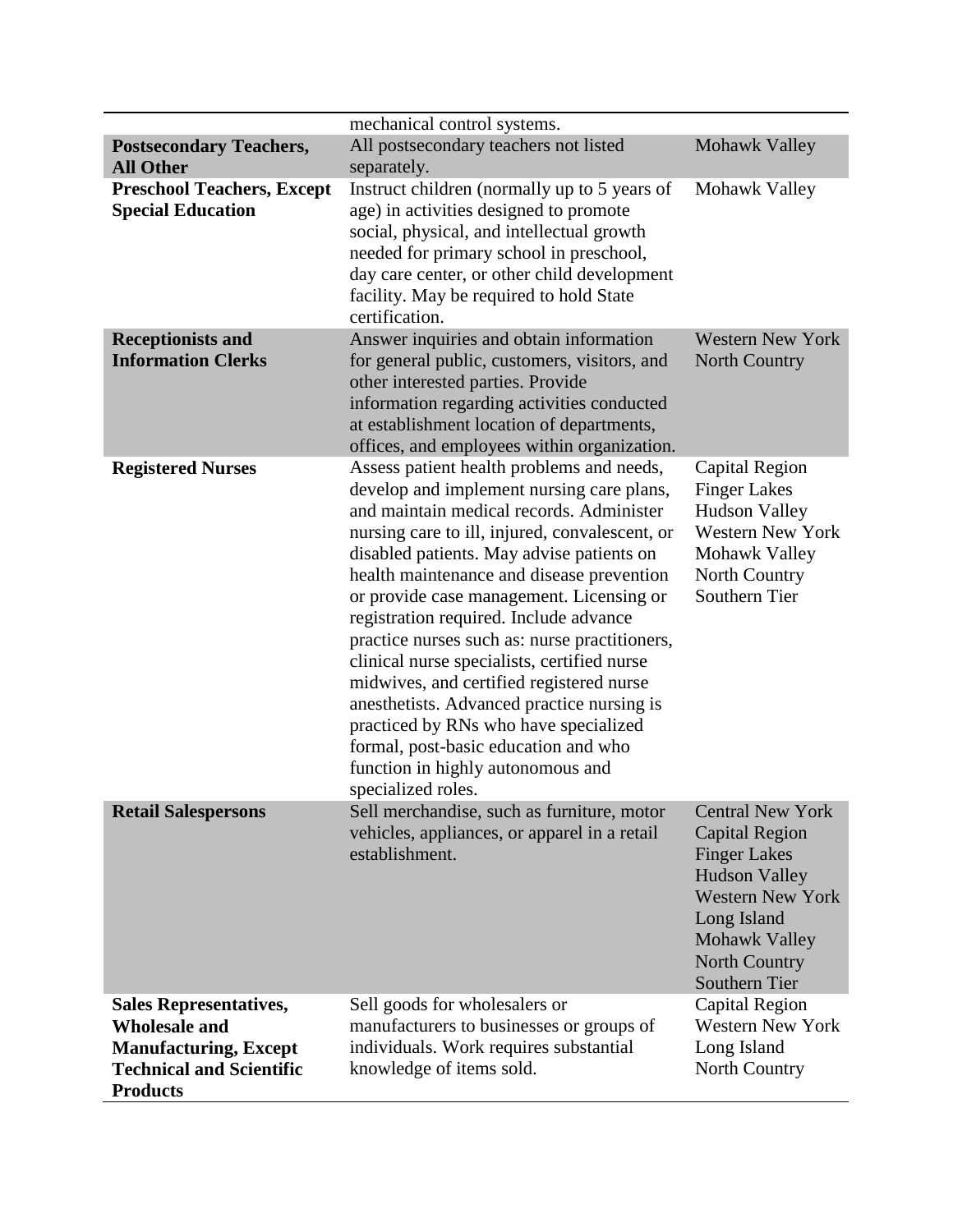| <b>Secondary School</b><br><b>Teachers, Except Special</b><br>and Vocational Education<br><b>Secretaries, Except Legal,</b><br><b>Medical, and Executive</b> | Instruct students in secondary public or<br>private schools in one or more subjects at<br>the secondary level, such as English,<br>mathematics, or social studies. May be<br>designated according to subject matter<br>specialty, such as typing instructors,<br>commercial teachers, or English teachers.<br>Perform routine clerical and administrative<br>functions such as drafting correspondence,<br>scheduling appointments, organizing and | <b>Western New York</b><br>Mohawk Valley<br><b>Central New York</b><br><b>Capital Region</b><br><b>Finger Lakes</b> |
|--------------------------------------------------------------------------------------------------------------------------------------------------------------|----------------------------------------------------------------------------------------------------------------------------------------------------------------------------------------------------------------------------------------------------------------------------------------------------------------------------------------------------------------------------------------------------------------------------------------------------|---------------------------------------------------------------------------------------------------------------------|
|                                                                                                                                                              | maintaining paper and electronic files, or<br>providing information to callers.                                                                                                                                                                                                                                                                                                                                                                    | Western New York<br>Mohawk Valley<br>New York City<br>North Country                                                 |
| <b>Security Guards</b>                                                                                                                                       | Guard, patrol, or monitor premises to<br>prevent theft, violence, or infractions of<br>rules.                                                                                                                                                                                                                                                                                                                                                      | <b>Central New York</b><br><b>Finger Lakes</b><br><b>Hudson Valley</b><br><b>Western New York</b><br>North Country  |
| Shipping, Receiving, and<br><b>Traffic Clerks</b>                                                                                                            | Verify and keep records on incoming and<br>outgoing shipments. Prepare items for<br>shipment. Duties include assembling,<br>addressing, stamping, and shipping<br>merchandise or material receiving,<br>unpacking, verifying and recording<br>incoming merchandise or material and<br>arranging for the transportation of products.                                                                                                                | Capital Region<br><b>Finger Lakes</b><br><b>Western New York</b><br>North Country                                   |
| <b>Special Education</b><br><b>Teachers, Middle School</b>                                                                                                   | Teach middle school subjects to<br>educationally and physically handicapped<br>students. Include teachers who specialize<br>and work with audibly and visually<br>handicapped students and those who teach<br>basic academic and life processes skills to<br>the mentally impaired.                                                                                                                                                                | Mohawk Valley                                                                                                       |
| <b>Special Education</b><br><b>Teachers, Preschool,</b><br>Kindergarten, and<br><b>Elementary School</b>                                                     | Teach elementary and preschool school<br>subjects to educationally and physically<br>handicapped students. Include teachers who<br>specialize and work with audibly and<br>visually handicapped students and those<br>who teach basic academic and life<br>processes skills to the mentally impaired.                                                                                                                                              | <b>Western New York</b><br>Mohawk Valley                                                                            |
| <b>Special Education</b><br><b>Teachers, Secondary</b><br><b>School</b>                                                                                      | Teach secondary school subjects to<br>educationally and physically handicapped<br>students. Include teachers who specialize<br>and work with audibly and visually<br>handicapped students and those who teach                                                                                                                                                                                                                                      | Mohawk Valley                                                                                                       |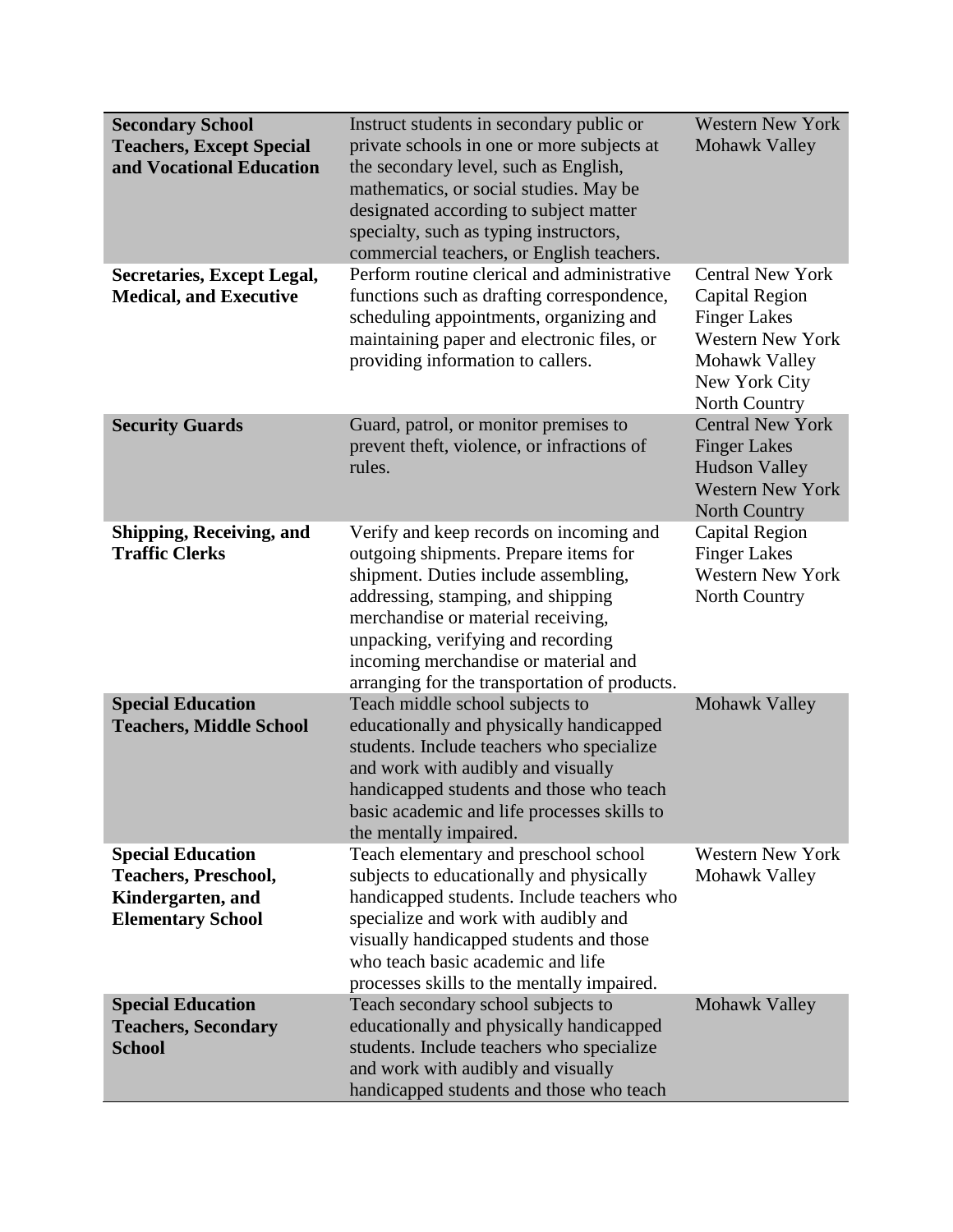|                                                            | basic academic and life processes skills to<br>the mentally impaired.                                                                                                                                                                                                                                                                                                                                                                                                  |                                                                                                                                                                                       |
|------------------------------------------------------------|------------------------------------------------------------------------------------------------------------------------------------------------------------------------------------------------------------------------------------------------------------------------------------------------------------------------------------------------------------------------------------------------------------------------------------------------------------------------|---------------------------------------------------------------------------------------------------------------------------------------------------------------------------------------|
| <b>Stock Clerks and Order</b><br><b>Fillers</b>            | Fill customers' mail and telephone orders<br>from stored merchandise in accordance<br>with specifications on sales slips or order<br>forms. Duties include computing prices of<br>items, completing order receipts, keeping<br>records of out-going orders, and<br>requisitioning additional materials,<br>supplies, and equipment.                                                                                                                                    | <b>Central New York</b><br><b>Capital Region</b><br><b>Finger Lakes</b><br><b>Western New York</b><br>Mohawk Valley<br>North Country<br>Southern Tier                                 |
| <b>Teacher Assistants</b>                                  | Perform duties that are instructional in<br>nature or deliver direct services to students<br>and/or parents. Serve in a position for<br>which a teacher or another professional has<br>ultimate responsibility for the design and<br>implementation of educational programs<br>and services.                                                                                                                                                                           | <b>Capital Region</b><br><b>Finger Lakes</b><br><b>Hudson Valley</b><br><b>Western New York</b><br>Mohawk Valley                                                                      |
| <b>Team Assemblers</b>                                     | Work as part of a team having<br>responsibility for assembling an entire<br>product or component of a product. Team<br>assemblers can perform all tasks conducted<br>by the team in the assembly process and<br>rotate through all or most of them rather<br>than being assigned to a specific task on a<br>permanent basis. May participate in making<br>management decisions affecting the work.<br>Team leaders who work as part of the team<br>should be included. | Capital Region<br><b>Finger Lakes</b><br>North Country                                                                                                                                |
| <b>Truck Drivers, Heavy and</b><br><b>Tractor-Trailer</b>  | Drive a tractor-trailer combination or a<br>truck with a capacity of at least 26,000<br>GVW, to transport and deliver goods,<br>livestock, or materials in liquid, loose, or<br>packaged form. May be required to unload<br>truck. May require use of automated<br>routing equipment. Requires commercial<br>drivers' license.                                                                                                                                         | <b>Central New York</b><br>Long Island<br>New York City<br><b>North Country</b><br><b>Southern Tier</b>                                                                               |
| <b>Truck Drivers, Light or</b><br><b>Delivery Services</b> | Drive a truck or van with a capacity of<br>under 26,000 GVW, primarily to deliver or<br>pick up merchandise or to deliver packages<br>within a specified area. May require use of<br>automatic routing or location software.<br>May load and unload truck.                                                                                                                                                                                                             | <b>Central New York</b><br>Capital Region<br><b>Finger Lakes</b><br><b>Hudson Valley</b><br><b>Western New York</b><br>Long Island<br>Mohawk Valley<br>New York City<br>North Country |
| <b>Vocational Education</b>                                | Teach or instruct vocational or                                                                                                                                                                                                                                                                                                                                                                                                                                        | Mohawk Valley                                                                                                                                                                         |